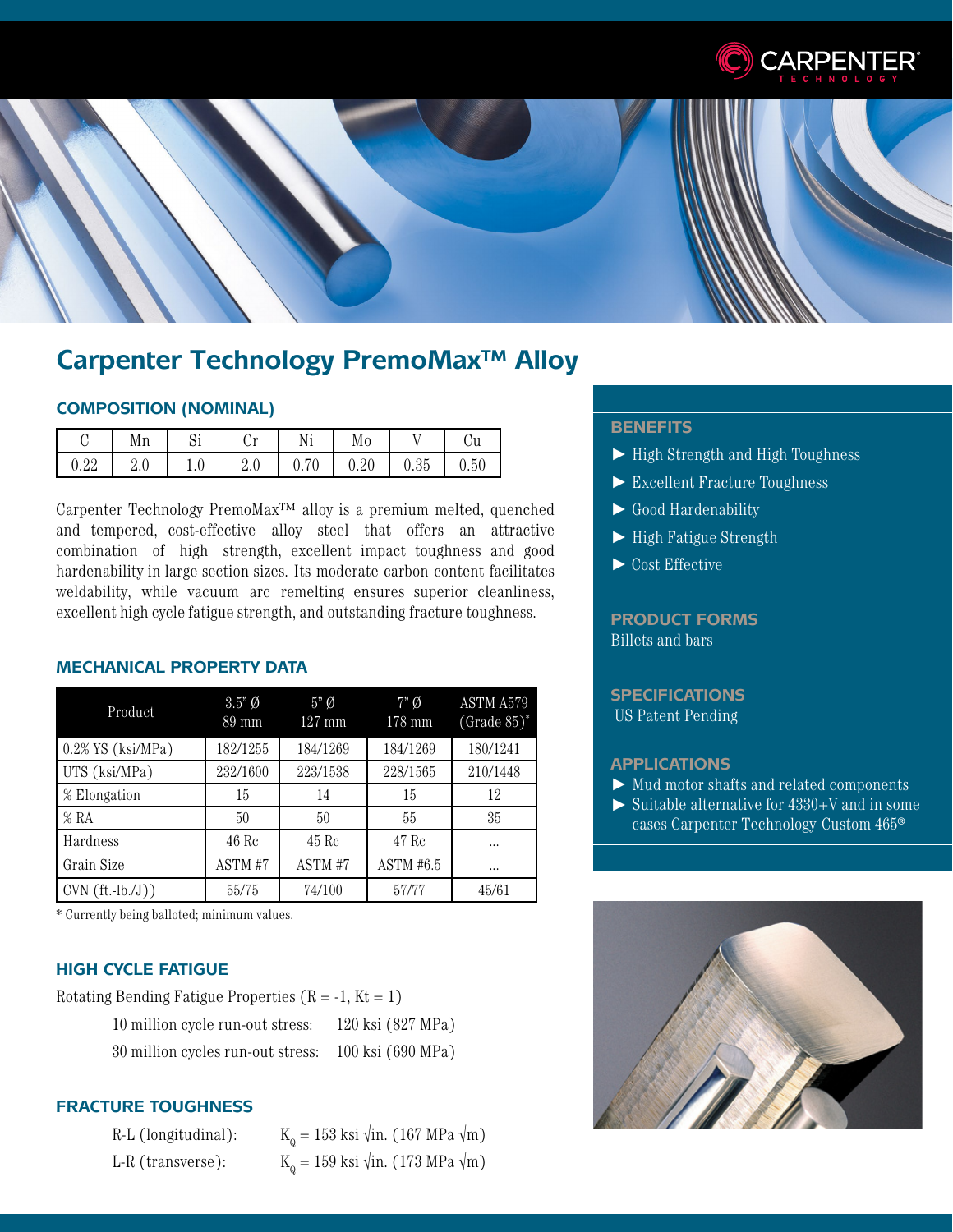# **PHYSICAL PROPERTIES**

Density:  $0.28$  lb./in. $3(7.77 \text{ gm/cm}^3)$ 

# Mean Coefficient of Thermal Expansion

|        | Temp Range | in/in/F       | $mm/mm/{}^{\circ}C$ |  |
|--------|------------|---------------|---------------------|--|
| °F     | C.         | $(x 10^{-6})$ | $(x 10^{-6})$       |  |
| 75-212 | 24-93      | 6.3           | 11.3                |  |
| 75-400 | 24-204     | 6.9           | 12.4                |  |
| 75-600 | 24-316     | 7.3           | 13.1                |  |
| 75-800 | 24-427     | 8.1           | 14.6                |  |

# **STRENGTH AND TOUGHNESS COMPARISON**

(typical properties)



# **IMPACT TOUGHNESS (CHARPY V-NOTCH)**